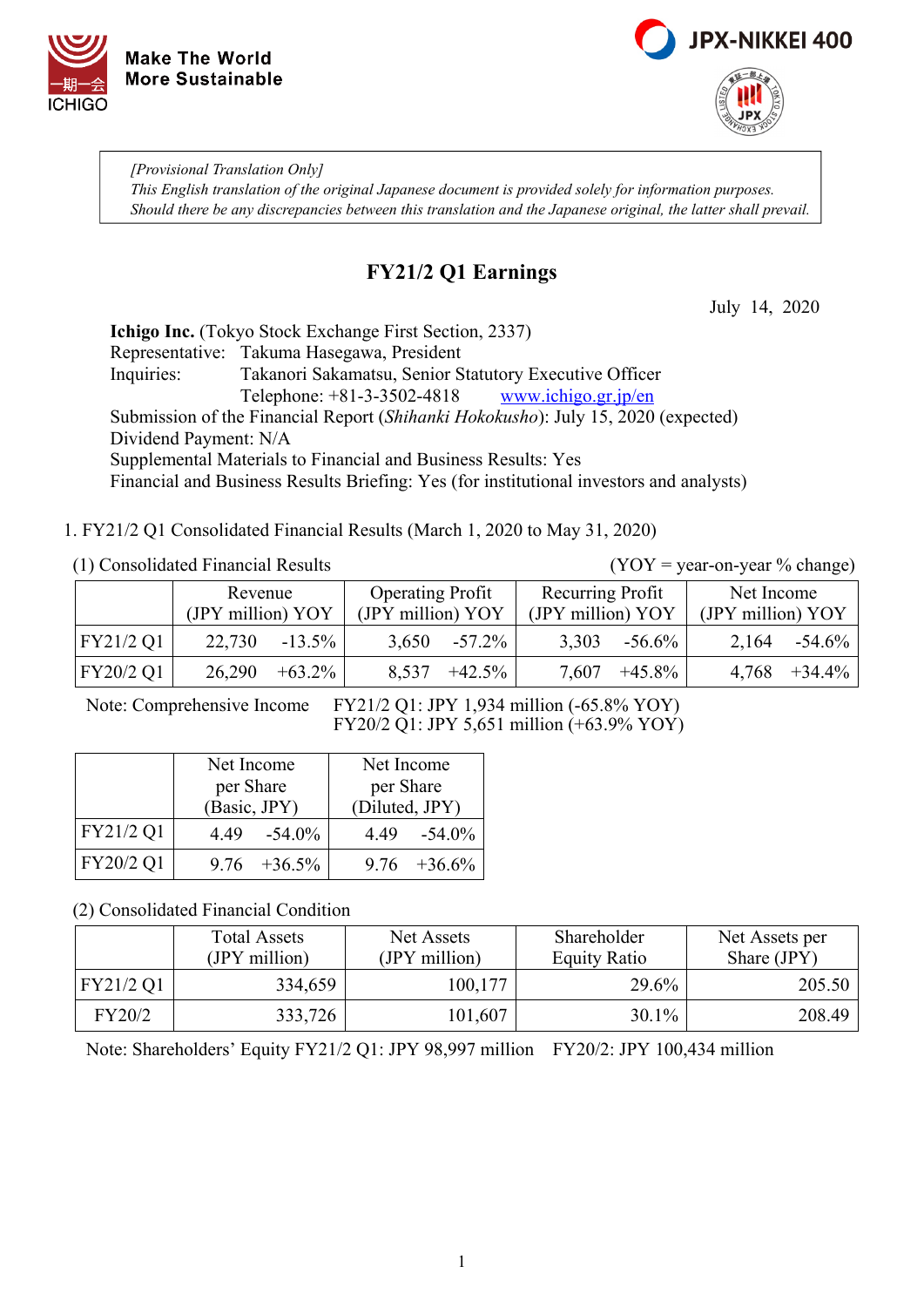### (3) Consolidated Cash Flows

|           | Cash Flows from<br>Operations<br>(JPY million) | Cash Flows from<br>Investments<br>(JPY million) | Cash Flows from<br>Financing<br>(JPY million) | Cash and Cash<br>Equivalents<br>at Period-End<br>(JPY million) |
|-----------|------------------------------------------------|-------------------------------------------------|-----------------------------------------------|----------------------------------------------------------------|
| FY21/2 Q1 | 12,118                                         | $-10,640$                                       | 1,617                                         | 43,922                                                         |
| FY20/2 Q1 | 632                                            | $-3,110$                                        | $-514$                                        | 35,522                                                         |

Note: Economic Operating Cash Flow (Cash Flows from Operations excluding net change in Real Estate and Power Plants for Sale)

FY21/2 Q1: JPY 1,780 million FY20/2 Q1: JPY 4,187 million

#### 2. Dividends

| Dividend per Share (JPY) |                                 |        |       | Total  |       | Dividend on   |               |         |
|--------------------------|---------------------------------|--------|-------|--------|-------|---------------|---------------|---------|
|                          | First                           | Second | Third | Fourth | Total | Dividend      | Payout Ratio  | Equity  |
|                          | Quarter Quarter Quarter Quarter |        |       |        |       | (JPY million) |               | (DOE)   |
| FY20/2                   |                                 |        |       |        |       | 3,372         | 41.5%         | $3.4\%$ |
| FY21/2                   |                                 |        |       |        |       |               | 42.2%         |         |
| (Forecast)               |                                 | –      |       |        |       |               | $\sim 96.4\%$ |         |

Note: Ichigo is hereby announcing its FY21/2 Dividend Forecast. For details, please see "Revised FY21/2 Full-Year Earnings Forecast (March 1, 2020 – February 28, 2021)" on page 4.

3. FY21/2 Full-Year Consolidated Earnings Forecast (March 1, 2020 to February 28, 2021)

 $(YOY = year-on-year % change)$ 

|        | <b>Operating Profit</b>                                         | Recurring Profit                    | Net Income                                                              | Net Income per   |
|--------|-----------------------------------------------------------------|-------------------------------------|-------------------------------------------------------------------------|------------------|
|        | (JPY million) YOY                                               | (JPY million) YOY                   | (JPY million) YOY                                                       | Share $(JPY)$    |
| FY21/2 | 7,400<br>$-53.5\%$<br>$\sim$ 12,900 $\sim$ -73.3% $\sim$ 10,400 | $-57.4\%$<br>5,000<br>$\sim$ -79.5% | $-2.5\%$<br>3,500<br>$\sim 8,000 \sim -57.3\%$ $\sim 16.6 \sim -57.0\%$ | $-1.7\%$<br>7.26 |

Note: Given Covid-19 uncertainty, Ichigo is forecasting its FY21/2 earnings as a range. For details, please see "Revised FY21/2 Full-Year Earnings Forecast (March 1, 2020 – February 28, 2021)" on page 4.

- 4. Other
- (1) Changes in significant consolidated subsidiaries (material changes in scope of consolidation): None

- (2) Changes in accounting standards/principles, changes in accounting estimates, and revisions to previous financial statements
	- (i) Changes in accounting standards/principles: None (ii) Changes in accounting principles other than the above: None (iii) Changes in accounting estimates: None
	- (iv) Revisions of previous financial statements: None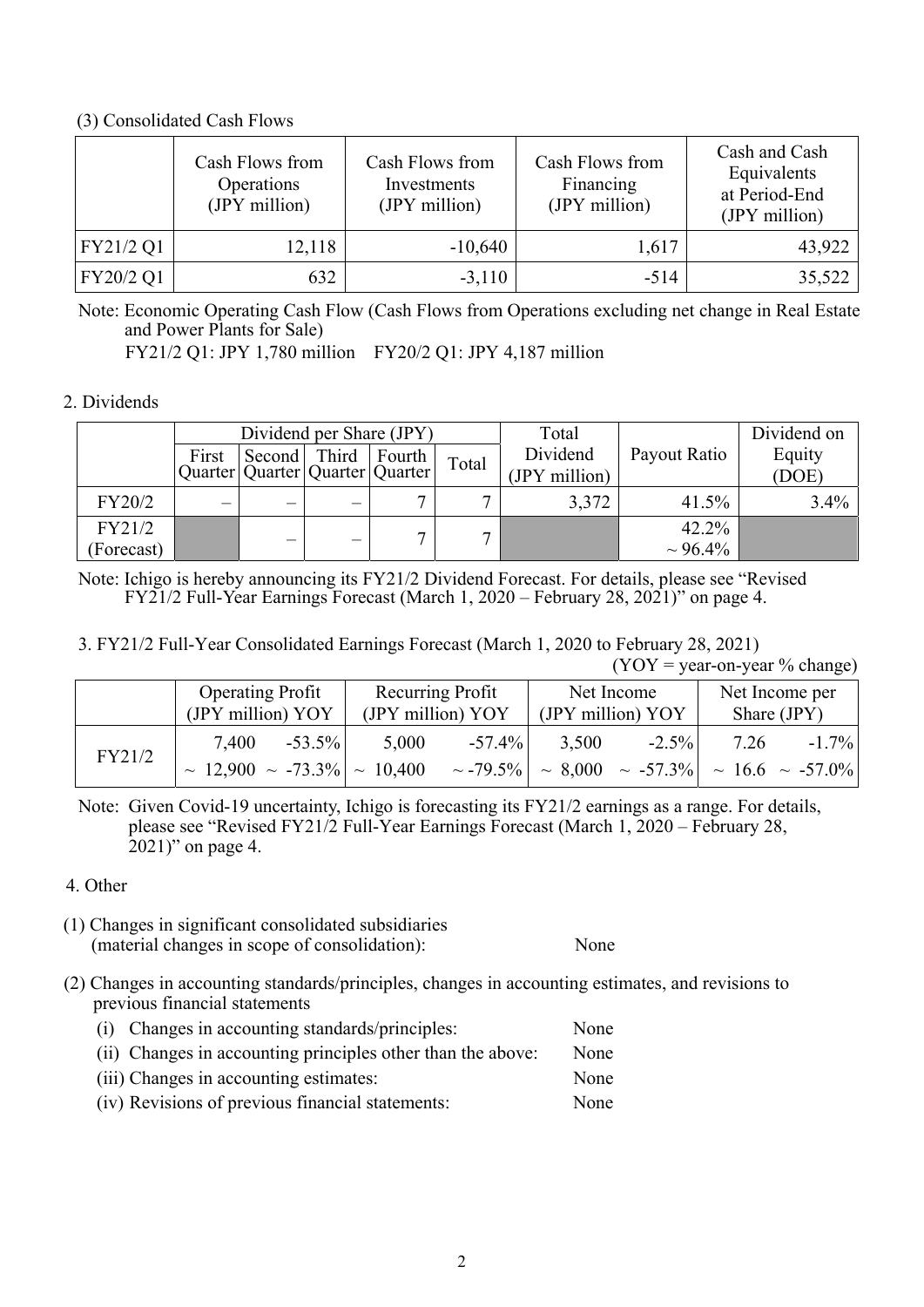(3) Number of outstanding common shares

(i) Number of outstanding shares (including treasury shares) at period-end

| FY21/2 Q1:<br>$FY20/2$ : | 505,371,918<br>505,368,918                                                               |
|--------------------------|------------------------------------------------------------------------------------------|
|                          | (ii) Number of treasury shares at period-end                                             |
| FY21/2 Q1:<br>$FY20/2$ : | 23,637,400<br>23,637,400                                                                 |
|                          | (iii) Average number of outstanding shares (excluding treasury shares) during the period |
| $FY21/2$ $\Omega$ 1.     | 481 734 257                                                                              |

| $\Gamma$ I $\angle$ I/ $\angle$ Q1. | 401, 734, 237 |
|-------------------------------------|---------------|
| FY20/2 Q1:                          | 488,510,230   |

### Segment Information

Asset Management (AM) generates fee income via the management of Ichigo Office (8975), Ichigo Hotel (3463), Ichigo Green (9282), and private real estate funds.

Sustainable Real Estate (SRE) preserves and improves real estate. Ichigo receives rental income during the period in which it carries out its value-add, along with earning gains on sales that reflect the real estate's higher value after the value-add is complete.

Note: The Sustainable Real Estate segment was formerly called Value-Add. In keeping with its Ichigo 2030 vision, Ichigo changed the segment name to Sustainable Real Estate in 2019 in order to put full focus on Ichigo's commitment to preserving and improving real estate as a sustainable infrastructure company.

Clean Energy (CE) is utility-scale solar and wind power production that supplies clean energy and brings productive use to idle land.

### Note on Appropriate Use of Forecasts

Forward-looking statements contained in these materials are based on judgments regarding information that was available to Ichigo as of the announcement date. However, these statements involve risk and uncertainties, and actual earnings may differ significantly from the indicated forecasts.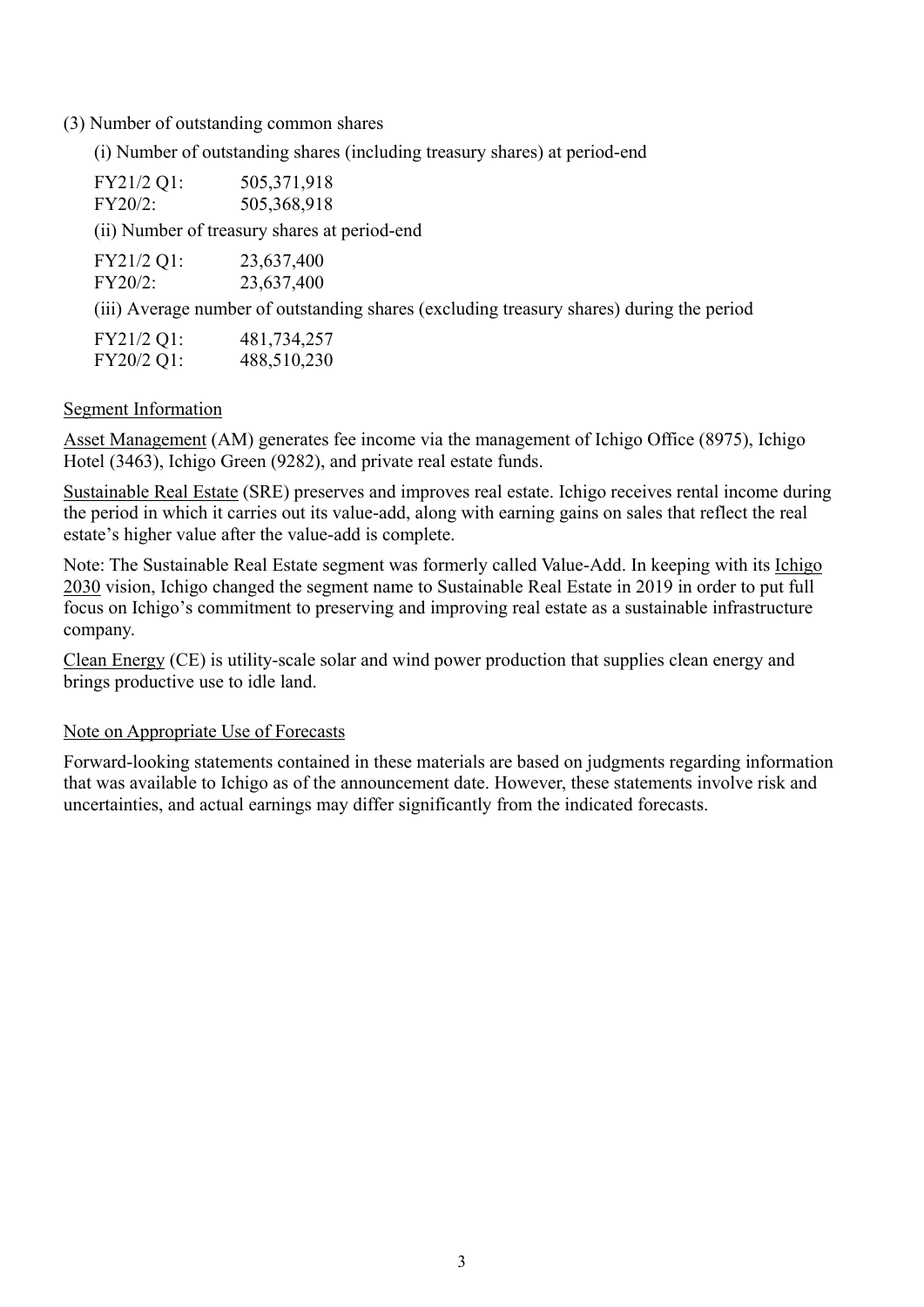5. Revised FY21/2 Full-Year Earnings Forecast (March 1, 2020 – February 28, 2021)

Ichigo revised up its FY21/2 full-year forecast and announced its FY21/2 dividend forecast in today's release "FY21/2 Full-Year Earnings Forecast Revision."

Ichigo provides a full-year earnings forecast, but not a half-year forecast, because we believe the longer full-year forecast is more consistent with global best practice and the focus of Japan's Corporate Governance Code on growing long-term sustainable corporate value.

Ichigo is focused on earnings growth (not revenue growth), with a particular focus on growing longterm EPS, so does not issue a Revenue forecast.

Reflecting Covid-19 uncertainties, Ichigo is forecasting its FY21/2 earnings as a range.

In line with its Progressive Dividend Policy, Ichigo is forecasting its FY21/2 Dividend to be JPY 7 (unchanged from FY20/2).

While Covid-19 is impacting hotel and retail asset rental income, Ichigo does not expect it to affect the carrying value of its Sustainable Real Estate assets.

|                             | Operating<br>Profit | Recurring<br>Profit | Net Income      | <b>EPS</b><br>(JPY) |
|-----------------------------|---------------------|---------------------|-----------------|---------------------|
| Initial Forecast (A)        | 6,200~12,900        | 3,400~10,400        | $2,000 - 8,000$ | $4.15 \sim 16.60$   |
| Revised Forecast (B)        | 7,400~12,900        | 5,000~10,400        | $3,500 - 8,000$ | $7.26 \times 16.60$ |
| Change $(B) - (A)$          | $+1,200$            | $+1,600$            | $+1,500$        | $+3.11$             |
| $%$ Change                  | $+19.4%$            | $+47.1%$            | $+75.0\%$       | $+74.9%$            |
| Reference:<br>FY20/2 Actual | 27,721              | 24,395              | 8,201           | 16.89               |

(JPY million)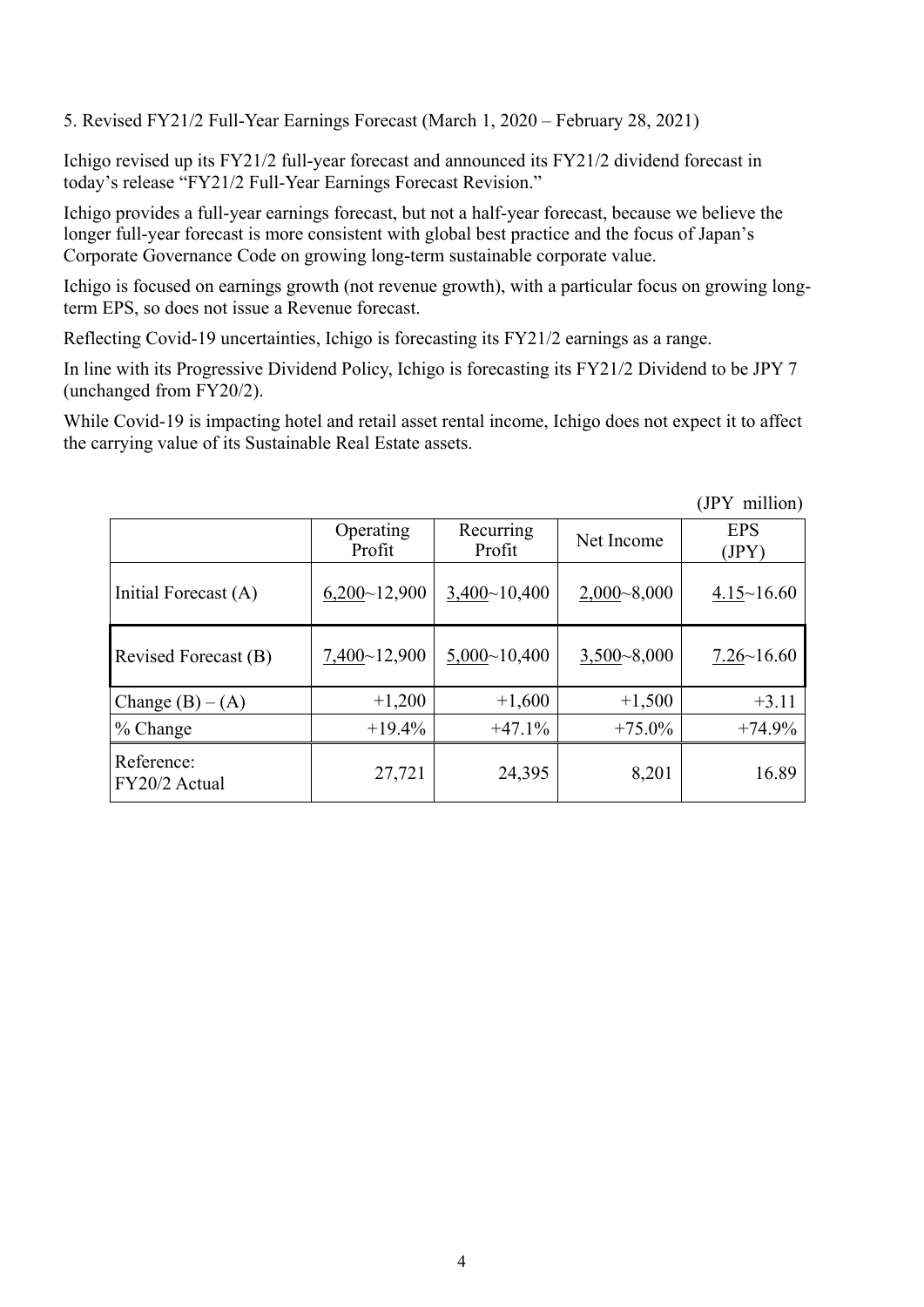|                                             |                | (JPY million)  |
|---------------------------------------------|----------------|----------------|
|                                             | FY20/2         | FY21/2 Q1      |
|                                             | (Feb 29, 2020) | (May 31, 2020) |
| <b>Assets</b>                               |                |                |
| <b>Current Assets</b>                       |                |                |
| Cash and cash equivalents                   | 41,067         | 44,164         |
| Trade notes and accounts receivable         | 2,308          | 1,686          |
| Operational loan investments                | 1,324          | 1,324          |
| Operational securities investments          | 902            | 597            |
| Real estate for sale                        | 68,290         | 58,154         |
| Other                                       | 3,721          | 4,324          |
| Less: allowance for doubtful accounts       | -6             | $-7$           |
| <b>Total Current Assets</b>                 | 117,608        | 110,244        |
| <b>Fixed Assets</b>                         |                |                |
| <b>Property, Plant, and Equipment</b>       |                |                |
| Buildings and structures                    | 60,131         | 63,818         |
| Depreciation                                | $-5,080$       | $-5,682$       |
| Buildings and structures (net)              | 55,050         | 58,135         |
| Solar power plant equipment                 | 26,713         | 28,049         |
| Depreciation                                | $-3,287$       | $-3,634$       |
| Solar power plant equipment (net)           | 23,425         | 24,415         |
| Land                                        | 122,114        | 124,773        |
| Buildings under construction                | 2,432          | 4,484          |
| Solar power plants under construction       | 2,058          | 1,140          |
| Other                                       | 1,844          | 2,013          |
| Depreciation                                | $-727$         | $-795$         |
| Other (net)                                 | 1,116          | 1,218          |
| <b>Total Property, Plant, and Equipment</b> | 206,198        | 214,167        |
| <b>Intangible Assets</b>                    |                |                |
| Goodwill                                    | 1,090          | 1,062          |
| Leasehold rights                            | 687            | 1,132          |
| Other                                       | 705            | 834            |
| <b>Total Intangible Assets</b>              | 2,482          | 3,028          |
| <b>Investments and Other Assets</b>         |                |                |
| Securities investments                      | 4,321          | 4,518          |
| Long-term loans receivable                  | 510            | 10             |
| Deferred tax assets                         | 568            | 580            |

# **Consolidated Balance Sheet (FY21/2 Q1)**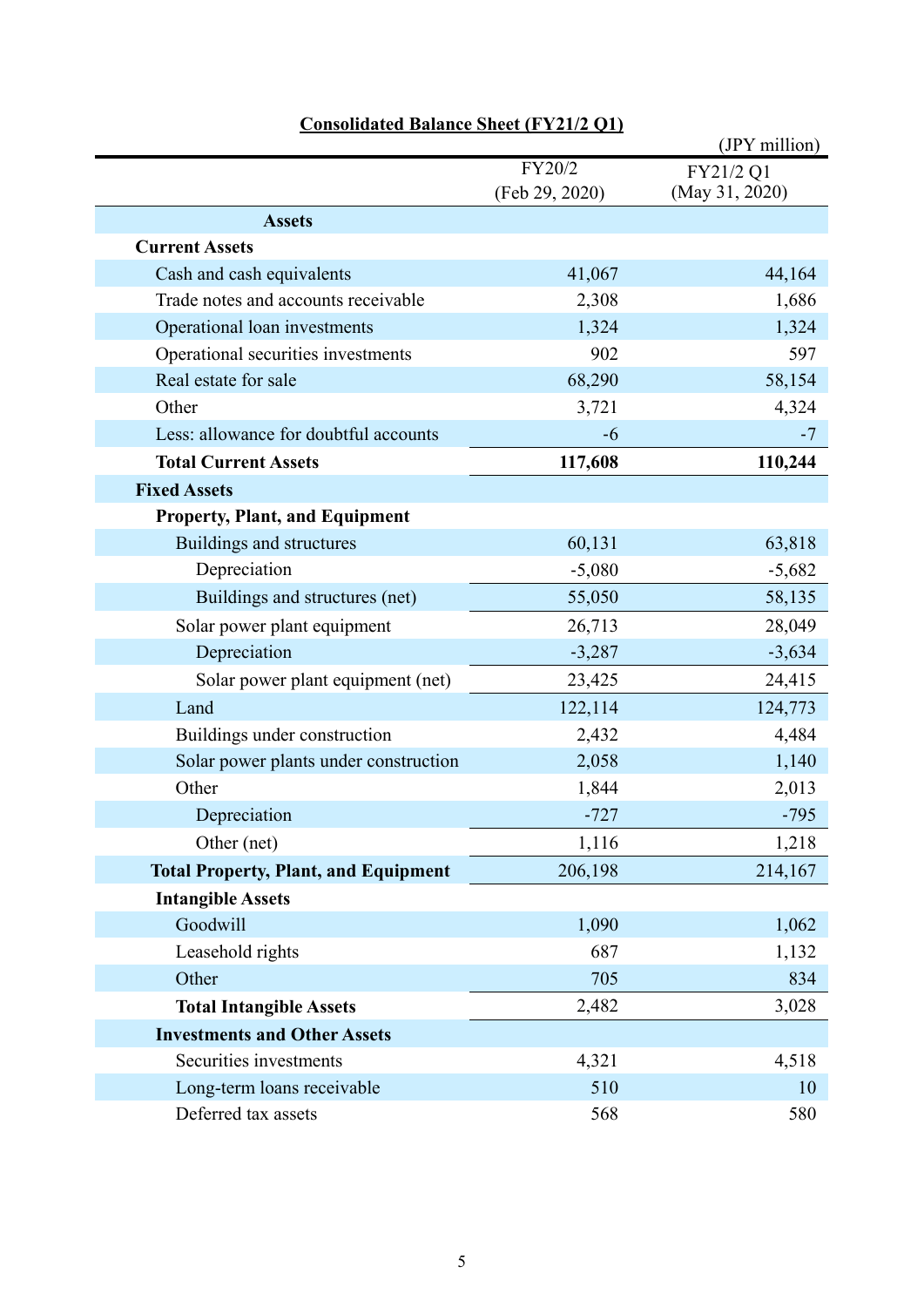|                                           |                | (JPY million)  |
|-------------------------------------------|----------------|----------------|
|                                           | FY20/2         | FY21/2 Q1      |
|                                           | (Feb 29, 2020) | (May 31, 2020) |
| Other                                     | 2,128          | 2,200          |
| Less: allowance for doubtful accounts     | $-91$          | $-91$          |
| <b>Total Investments and Other Assets</b> | 7,436          | 7,217          |
| <b>Total Fixed Assets</b>                 | 216,118        | 224,414        |
| <b>Total Assets</b>                       | 333,726        | 334,659        |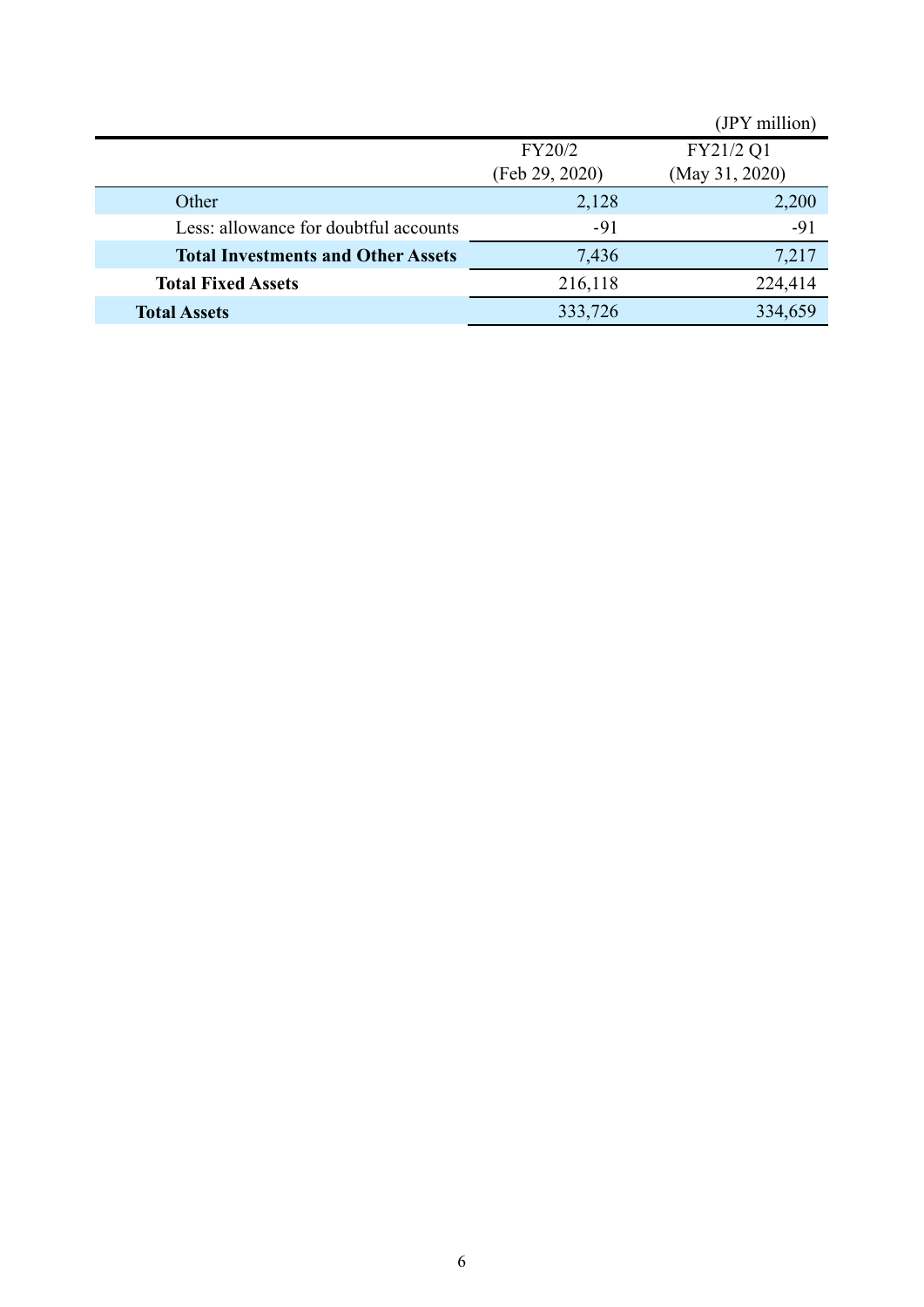|                                                               |                          | (JPY million)               |
|---------------------------------------------------------------|--------------------------|-----------------------------|
|                                                               | FY20/2<br>(Feb 29, 2020) | FY21/2 Q1<br>(May 31, 2020) |
| <b>Liabilities</b>                                            |                          |                             |
| <b>Current Liabilities</b>                                    |                          |                             |
| Short-term loans                                              | 3,086                    | 4,366                       |
| Bonds (due within one year)                                   | 274                      | 274                         |
| Long-term loans (due within one year)                         | 12,277                   | 12,734                      |
| Long-term non-recourse loans (due<br>within one year)         | 1,178                    | 1,178                       |
| Income taxes payable                                          | 2,416                    | 1,057                       |
| Accrued bonuses                                               | 33                       | 205                         |
| Other current liabilities                                     | 5,013                    | 3,987                       |
| <b>Total Current Liabilities</b>                              | 24,280                   | 23,804                      |
| <b>Long-Term Liabilities</b>                                  |                          |                             |
| <b>Bonds</b>                                                  | 6,082                    | 6,111                       |
| Long-term loans                                               | 151,483                  | 154,683                     |
| Long-term non-recourse loans                                  | 39,156                   | 39,043                      |
| Deferred tax liabilities                                      | 1,890                    | 1,892                       |
| Long-term security deposits received                          | 8,118                    | 8,049                       |
| Other long-term liabilities                                   | 1,107                    | 896                         |
| <b>Total Long-Term Liabilities</b>                            | 207,838                  | 210,677                     |
| <b>Total Liabilities</b>                                      | 232,119                  | 234,481                     |
| <b>Net Assets</b>                                             |                          |                             |
| <b>Shareholders' Equity</b>                                   |                          |                             |
| Capital                                                       | 26,885                   | 26,886                      |
| Capital reserve                                               | 11,272                   | 11,272                      |
| Retained earnings                                             | 71,505                   | 70,297                      |
| Treasury shares                                               | $-8,988$                 | $-8,988$                    |
| <b>Total Shareholders' Equity</b>                             | 100,674                  | 99,468                      |
| <b>Accumulated Other Comprehensive</b><br><b>Income</b>       |                          |                             |
| Valuation gain (loss) on other securities                     | 158                      | $-64$                       |
| Deferred gain (loss) on long-term interest<br>rate hedges     | $-397$                   | $-406$                      |
| <b>Total Accumulated Other</b><br><b>Comprehensive Income</b> | $-239$                   | $-470$                      |
| <b>Stock Options</b>                                          | 988                      | 996                         |
| <b>Minority Interests</b>                                     | 184                      | 183                         |
| <b>Total Net Assets</b>                                       | 101,607                  | 100,177                     |
| <b>Total Liabilities and Net Assets</b>                       | 333,726                  | 334,659                     |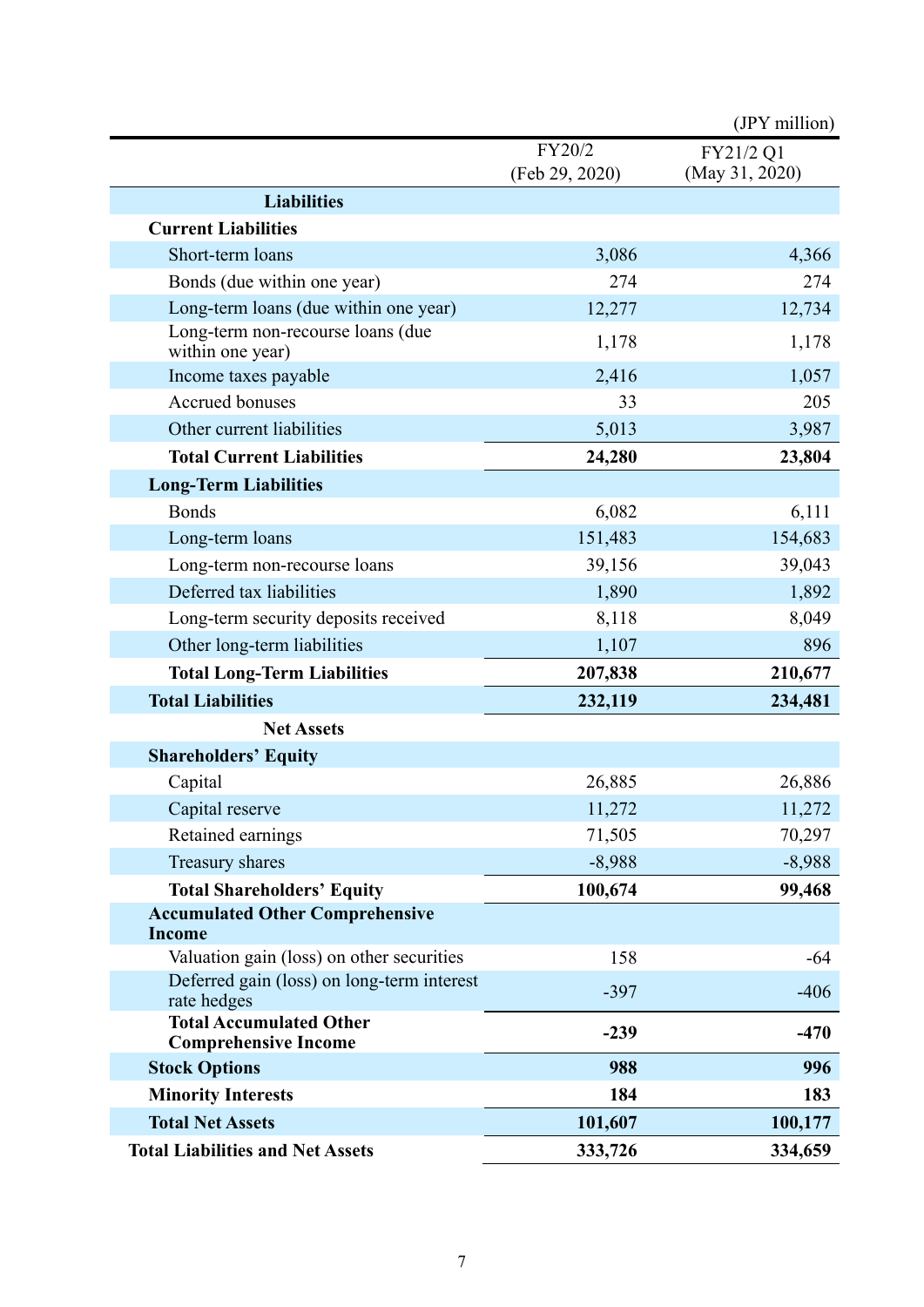## **Consolidated Income Statement (FY21/2 Q1)**

|                                                                |                                               | $(IPY$ million)                               |
|----------------------------------------------------------------|-----------------------------------------------|-----------------------------------------------|
|                                                                | FY20/2 Q1<br>(Mar 1, 2019 to<br>May 31, 2019) | FY21/2 Q1<br>(Mar 1, 2020 to<br>May 31, 2021) |
| <b>Revenue</b>                                                 | 26,290                                        | 22,730                                        |
| <b>Cost of Goods Sold</b>                                      | 15,994                                        | 17,440                                        |
| <b>Gross Profit</b>                                            | 10,295                                        | 5,289                                         |
| SG&A                                                           | 1,758                                         | 1,638                                         |
| <b>Operating Profit</b>                                        | 8,537                                         | 3,650                                         |
| <b>Non-Operating Income</b>                                    |                                               |                                               |
| Interest income                                                | $\mathbf{1}$                                  | 3                                             |
| Dividend income                                                | 35                                            | 54                                            |
| Mark-to-market gain on long-term interest<br>rate hedges       |                                               | 239                                           |
| Other                                                          | 15                                            | 16                                            |
| <b>Total Non-Operating Income</b>                              | 53                                            | 314                                           |
| <b>Non-Operating Expenses</b>                                  |                                               |                                               |
| Interest expense                                               | 558                                           | 573                                           |
| Foreign currency valuation losses                              | 39                                            | 9                                             |
| Mark-to-market loss on long-term interest<br>rate hedges       | 98                                            | 10                                            |
| Debt financing-related fees                                    | 236                                           | 7                                             |
| Other                                                          | 49                                            | 59                                            |
| <b>Total Non-Operating Expenses</b>                            | 982                                           | 660                                           |
| <b>Recurring Profit</b>                                        | 7,607                                         | 3,303                                         |
| <b>Extraordinary Gains</b>                                     |                                               |                                               |
| Gains on sale of securities investments                        | 11                                            |                                               |
| Gains on sale of subsidiary shares                             | 169                                           |                                               |
| Other                                                          | 35                                            |                                               |
| <b>Total Extraordinary Gains</b>                               | 215                                           |                                               |
| <b>Extraordinary Losses</b>                                    |                                               |                                               |
| Loss on disposal of fixed assets                               | 27                                            |                                               |
| Covid-19 writedown of securities<br>investments                |                                               | 114                                           |
| <b>Total Extraordinary Losses</b>                              | 27                                            | 115                                           |
| <b>Pre-Tax Net Income</b>                                      | 7,796                                         | 3,188                                         |
| <b>Income Taxes</b>                                            | 2,094                                         | 1,023                                         |
| <b>Pre-Minority Interest Net Income</b>                        | 5,701                                         | 2,165                                         |
| <b>Net Income Attributable to Minority</b><br><b>Interests</b> | 932                                           | 1                                             |
| <b>Net Income</b>                                              | 4,768                                         | 2,164                                         |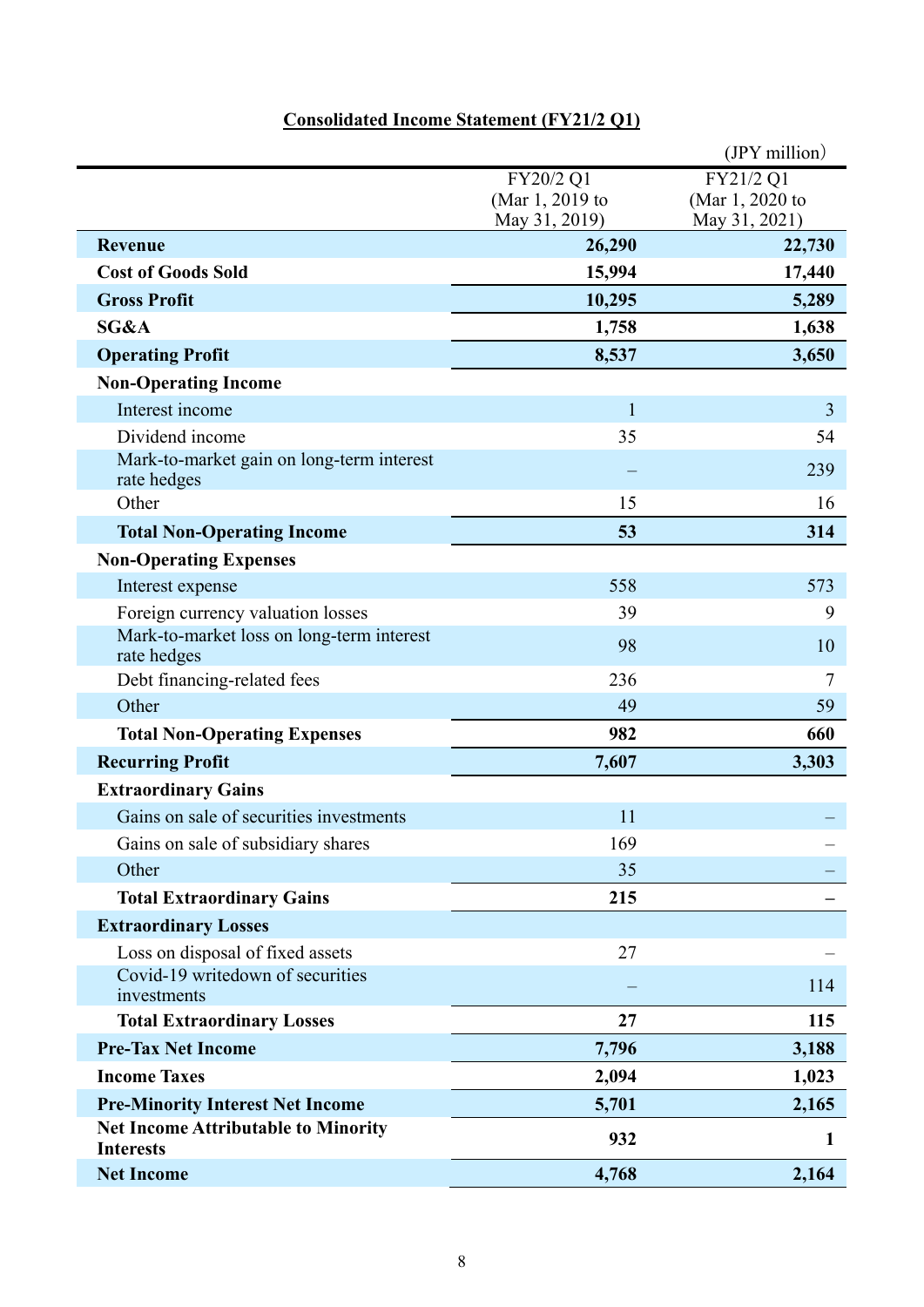|                                                              |                                               | (JPY million)                                 |
|--------------------------------------------------------------|-----------------------------------------------|-----------------------------------------------|
|                                                              | FY20/2 Q1<br>(Mar 1, 2019 to<br>May 31, 2019) | FY21/2 Q1<br>(Mar 1, 2020 to<br>May 31, 2021) |
| <b>Pre-Minority Interest Net Income</b>                      | 5,701                                         | 2,165                                         |
| <b>Other Comprehensive Income</b>                            |                                               |                                               |
| Valuation gains (losses) on other securities                 | $-37$                                         | $-222$                                        |
| Deferred gains (losses) on long-term<br>interest rate hedges | $-12$                                         | $-8$                                          |
| <b>Total Other Comprehensive Income</b>                      | $-49$                                         | $-231$                                        |
| <b>Comprehensive Income</b>                                  | 5,651                                         | 1,934                                         |
| Comprehensive income attributable to<br>common shareholders  | 4,718                                         | 1,933                                         |
| Comprehensive income attributable to<br>minority interests   | 932                                           |                                               |

## **Consolidated Statement of Comprehensive Income (FY21/2 Q1)**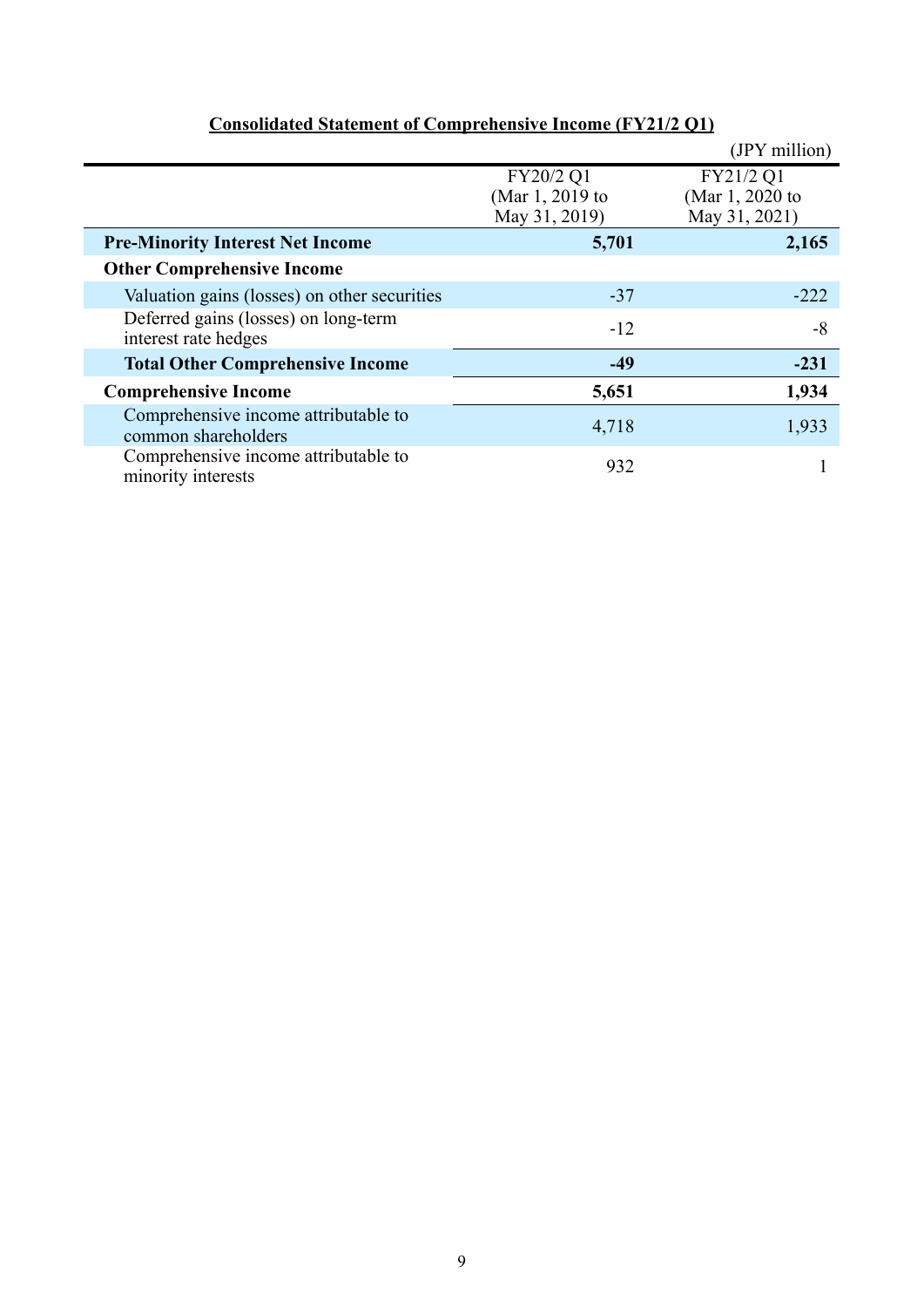|                                                              |                 | (JPY million)   |
|--------------------------------------------------------------|-----------------|-----------------|
|                                                              | FY20/2 Q1       | FY21/2 Q1       |
|                                                              | (Mar 1, 2019 to | (Mar 1, 2020 to |
|                                                              | May 31, 2019)   | May 31, 2020)   |
| <b>Cash Flows from Operations:</b>                           |                 |                 |
| Pre-tax net income                                           | 7,796           | 3,188           |
| Depreciation                                                 | 610             | 1,046           |
| Share-based compensation expenses                            | 62              | 8               |
| Amortization of goodwill                                     | 43              | 27              |
| Increase (decrease) in accrued bonuses                       | 250             | 172             |
| Increase (decrease) in allowance for doubtful<br>accounts    |                 |                 |
| Interest and dividend income                                 | $-37$           | $-58$           |
| Interest expenses                                            | 558             | 573             |
| Losses (gains) on sale of subsidiary shares                  | $-169$          |                 |
| Losses (gains) on sale of securities investments             | $-11$           |                 |
| Covid-19 writedown of operational securities<br>investments  |                 | 114             |
| Decrease (increase) in trading notes and receivables         | $-326$          | 622             |
| Decrease (increase) in operational securities<br>investments | 611             | 305             |
| Decrease (increase) in real estate for sale                  | $-3,380$        | 10,114          |
| Valuation losses on SPC capital contributions                |                 | 3               |
| Decrease (increase) in advances paid                         | 122             | 291             |
| Decrease (increase) in prepaid expenses                      | $-119$          | $-228$          |
| Decrease (increase) in accounts receivable                   | 51              | $-20$           |
| Decrease (increase) in consumption taxes receivable          | $-32$           | -99             |
| Increase (decrease) in accounts payable                      | $-824$          | $-1,079$        |
| Increase (decrease) in accrued expenses                      | 104             | 97              |
| Increase (decrease) in deposits received                     | 595             | $-1$            |
| Increase (decrease) in security deposits received            | $-297$          | $-67$           |
| Other                                                        | $-190$          | $-301$          |
| <b>Sub-Total</b>                                             | 5,418           | 14,710          |
| Interest and dividends received                              | 37              | 58              |
| Interest expense paid                                        | $-463$          | $-494$          |
| Income taxes paid                                            | $-4,358$        | $-2,155$        |
| <b>Net Cash from (Used for) Operations</b>                   | 632             | 12,118          |

### **Consolidated Cash Flow Statement (FY21/2 Q1)**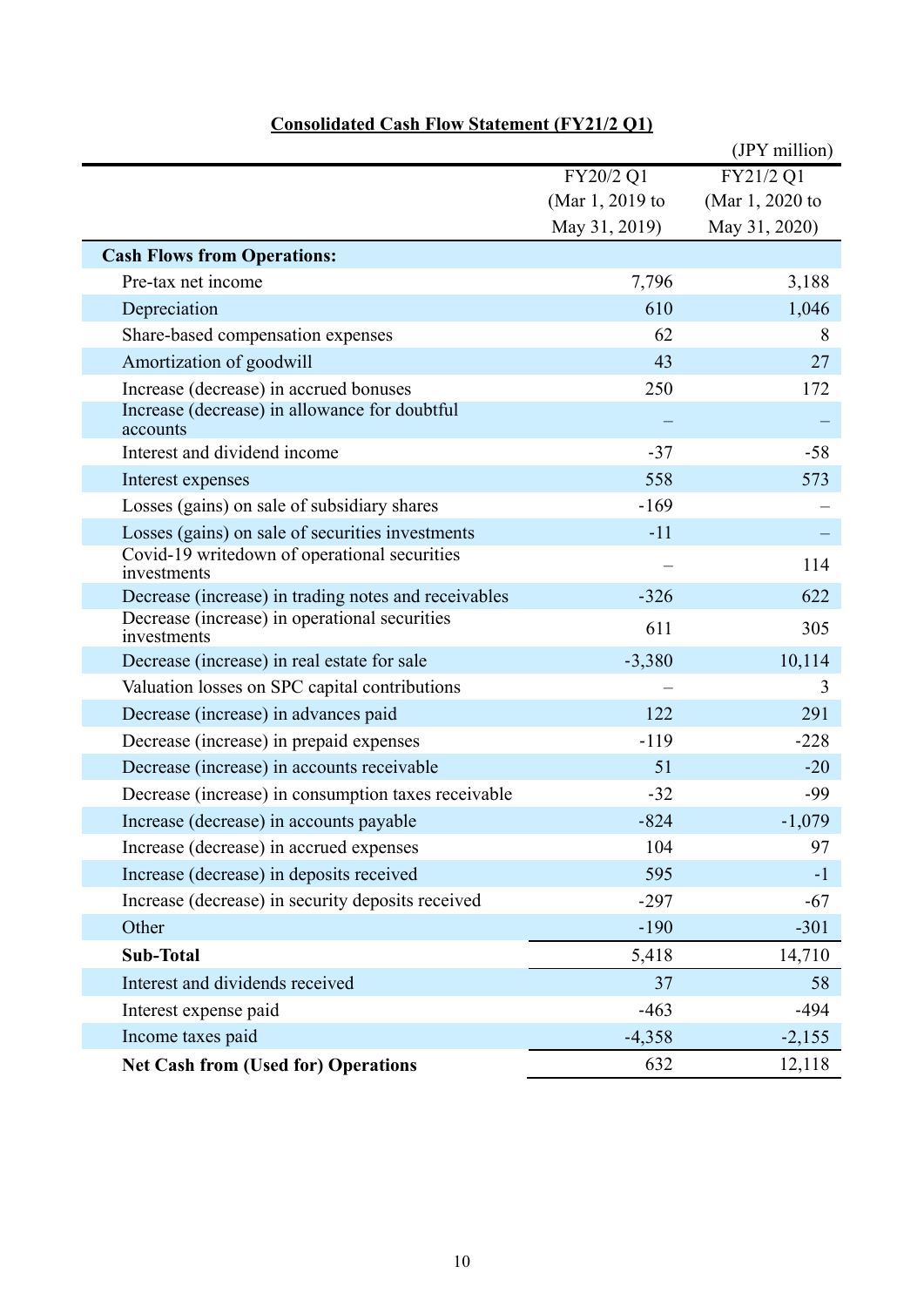|                                                                                        |                 | (JPY million)   |
|----------------------------------------------------------------------------------------|-----------------|-----------------|
|                                                                                        | FY20/2 Q1       | FY21/2 Q1       |
|                                                                                        | (Mar 1, 2019 to | (Mar 1, 2020 to |
|                                                                                        | May 31, 2019)   | May 31, 2020)   |
| <b>Cash Flows from Investments:</b>                                                    |                 |                 |
| Payments into time deposits                                                            | $-3$            | $-2$            |
| Proceeds from withdrawal of time deposits                                              | 2,009           |                 |
| Payments for securities investments                                                    | $-93$           | $-46$           |
| Proceeds from sale of securities investments                                           | 111             |                 |
| Acquisition of property, plant, and equipment                                          | $-5,000$        | $-9,612$        |
| Acquisition of intangible assets                                                       | $-70$           | $-611$          |
| Payments of SPC capital contributions                                                  | $-2$            | $-3$            |
| Redemptions of SPC capital contributions                                               |                 | 15              |
| Payments of security deposits                                                          | $-20$           |                 |
| Payments of loans receivable                                                           | $-40$           | $-368$          |
| Other                                                                                  | $-1$            | $-11$           |
| <b>Net Cash from (Used for) Investments</b>                                            | $-3,110$        | $-10,640$       |
| <b>Cash Flows from Financing:</b>                                                      |                 |                 |
| Net increase (decrease) in short-term loans                                            | 3,192           | 1,280           |
| Proceeds from bond issuance                                                            |                 | 70              |
| Repayment of maturing bond principal to<br>bondholders                                 |                 | $-40$           |
| Proceeds from long-term loans                                                          | 14,805          | 13,515          |
| Repayment of long-term loans                                                           | $-12,164$       | $-9,858$        |
| Repayment of long term non-recourse loans                                              | $-1,727$        | $-112$          |
| Proceeds from employee exercise of stock options                                       |                 |                 |
| Payments to minority interests                                                         | $-1,276$        |                 |
| Dividends paid                                                                         | $-3,342$        | $-3,235$        |
| Dividends paid to minority interests                                                   |                 | $-1$            |
| <b>Net Cash from (Used for) Financing</b>                                              | $-514$          | 1,617           |
| <b>Effect of Exchange Rate Change on Cash and Cash</b><br><b>Equivalents</b>           |                 |                 |
| <b>Increase (Decrease) in Cash and Cash Equivalents</b>                                | $-2,991$        | 3,095           |
| <b>Cash and Cash Equivalents at Beginning of Period</b>                                | 45,029          | 40,826          |
| <b>Cash and Cash Equivalents Resulting from</b><br><b>Exclusion from Consolidation</b> | $-6,514$        |                 |
| <b>Cash and Cash Equivalents at End of Period</b>                                      | 35,522          | 43,922          |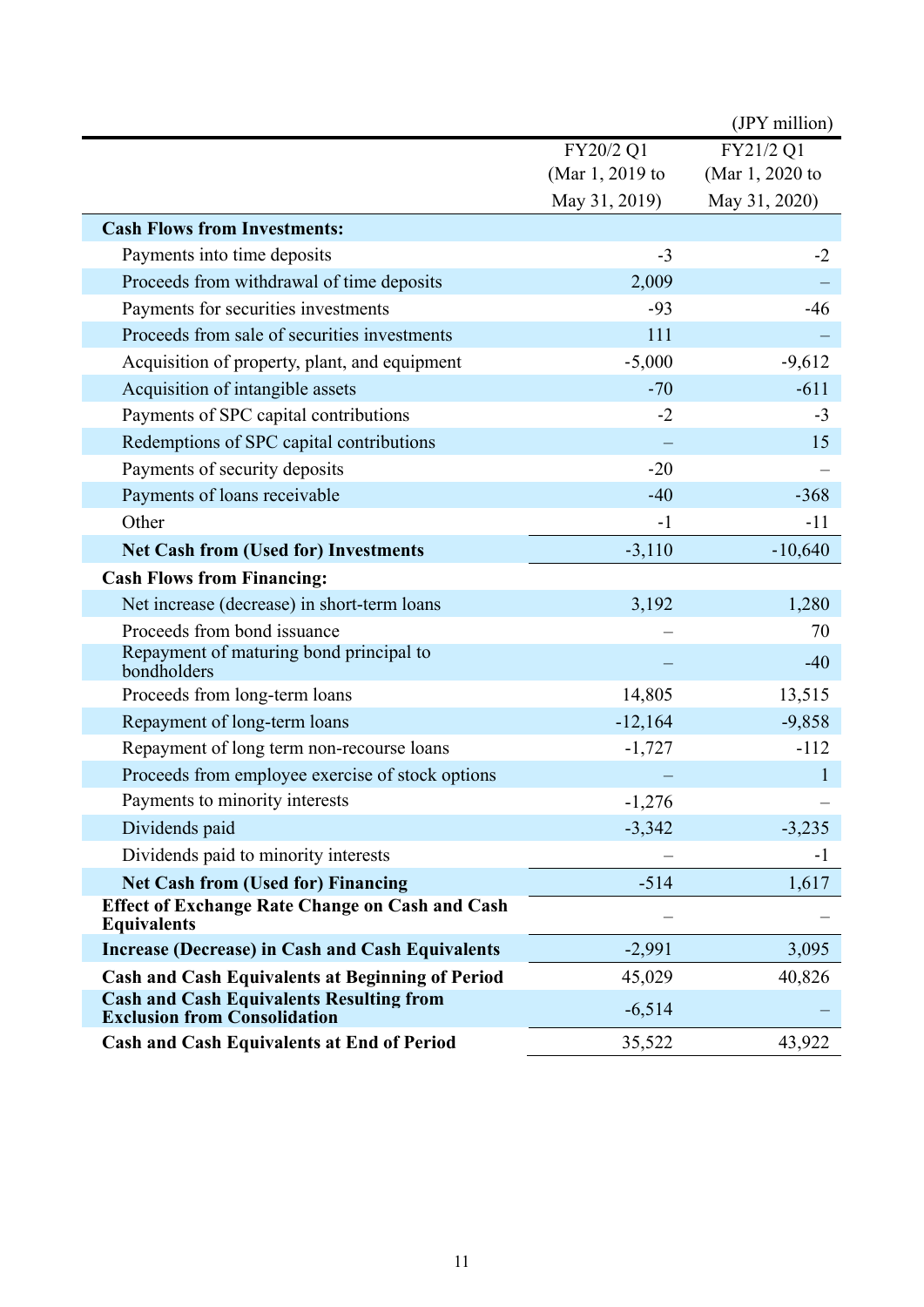### **Revenue, P&L, and Assets by Segment (Current FY21/2 Q1)**

|                                                                                                                                                                 |                             |                                            |                         |         | (JPY million)           |                                                         |
|-----------------------------------------------------------------------------------------------------------------------------------------------------------------|-----------------------------|--------------------------------------------|-------------------------|---------|-------------------------|---------------------------------------------------------|
|                                                                                                                                                                 | Segment                     |                                            |                         |         |                         |                                                         |
|                                                                                                                                                                 | Asset<br>Management<br>(AM) | Sustainable<br><b>Real Estate</b><br>(SRE) | Clean<br>Energy<br>(CE) | Total   | Adjustment <sup>2</sup> | Amount<br>Recorded in<br>Financial<br><b>Statements</b> |
| Revenue                                                                                                                                                         |                             |                                            |                         |         |                         |                                                         |
| Revenue from<br>External<br>Customers                                                                                                                           | 501                         | 20,940                                     | 1,288                   | 22,730  |                         | 22,730                                                  |
| Inter-Segment<br>Activities or<br>Reclassifications                                                                                                             | 140                         |                                            |                         | 141     | $-141$                  |                                                         |
| Total                                                                                                                                                           | 642                         | 20,940                                     | 1,288                   | 22,871  | $-141$                  | 22,730                                                  |
| Segment $P\&L^1$                                                                                                                                                | 334                         | 2,748                                      | 594                     | 3,677   | $-26$                   | 3,650                                                   |
| Segment P&L<br>$De$ tails <sup>1</sup><br><b>Stock Earnings</b><br>(Rental Income,<br>Base AM Fees,<br><b>FIT Solar Power</b>                                   | 301                         | 1,206                                      | 594                     | 2,102   |                         |                                                         |
| Earnings, etc.)<br><b>Flow Earnings</b><br>(Profits on<br>Sustainable Real<br>Estate Sales,<br>Profits on Solar<br>Power Plant<br>Sales, Spot AM<br>Fees, etc.) | 32                          | 1,541                                      |                         | 1,574   |                         |                                                         |
| <b>Segment Assets</b>                                                                                                                                           | 1,614                       | 271,128                                    | 32,311                  | 305,054 | 29,604                  | 334,659                                                 |
| Other                                                                                                                                                           |                             |                                            |                         |         |                         |                                                         |
| Depreciation                                                                                                                                                    |                             | 691                                        | 348                     | 1,039   | 9                       | 1,049                                                   |
| Increase in<br>Property, Plant,<br>and Equipment<br>and Intangible<br>Assets                                                                                    |                             | 9,027                                      | 507                     | 9,534   | 54                      | 9,589                                                   |

(Mar 1, 2020 to May 31, 2020)

<sup>1</sup> Segment P&L is on an Operating Profit basis.

<sup>2</sup> The Adjustment to Segment P&L (-JPY 26 million) reflects transaction eliminations and corporate expenses that were not allocated to the segments. The Adjustment to Segment Assets (JPY 29,604 million) reflects corporate assets, such as cash and deposits, that were not allocated to the segments. The Adjustment to Depreciation (JPY 9 million) reflects depreciation of corporate assets that were not allocated to the segments. The Adjustment to Increase in Property, Plant, and Equipment and Intangible Assets (JPY 54 million) reflects corporate assets that were not allocated to the segments.